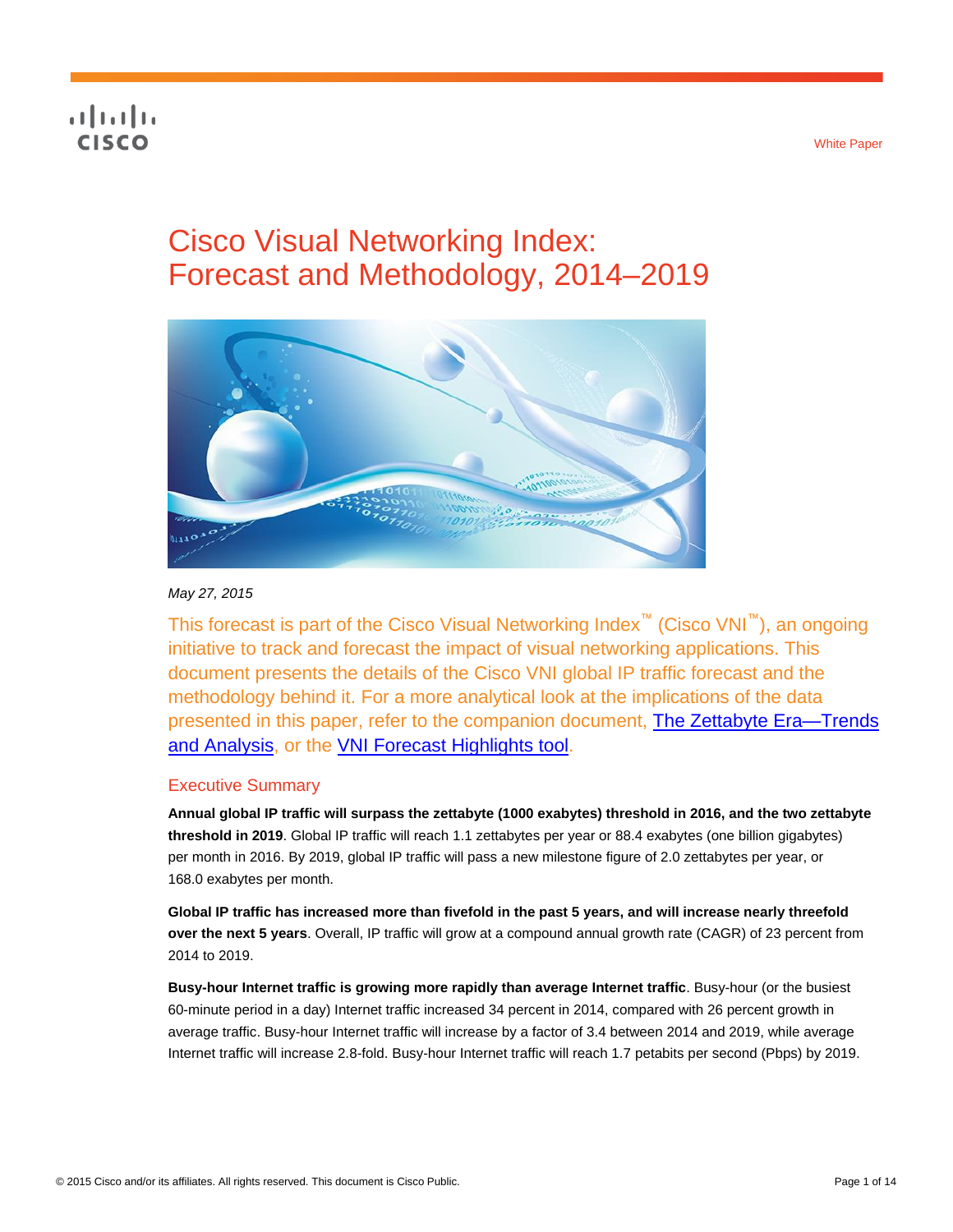**Metro traffic will surpass long-haul traffic in 2015, and will account for 66 percent of total IP traffic by 2019**. Globally, metro traffic will grow nearly twice as fast as long-haul traffic from 2014 to 2019. The higher growth in metro networks is due in part to the increasingly significant role of content delivery networks, which bypass longhaul links and deliver traffic to metro and regional backbones.

**Content delivery networks will carry over half of Internet traffic by 2019**. Globally, Sixty-two percent of all Internet traffic will cross content delivery networks by 2019 globally, up from 39 percent in 2014.

**Over half of all IP traffic will originate with non-PC devices by 2019**. In 2014, only 40 percent of total IP traffic originated with non-PC devices, but by 2019 the non-PC share of total IP traffic will grow to 67 percent. PCoriginated traffic will grow at a CAGR of 9 percent, while TVs, tablets, smartphones, and machine-to-machine (M2M) modules will have traffic growth rates of 17 percent, 65 percent, 62 percent, and 71 percent, respectively.

**Traffic from wireless and mobile devices will exceed traffic from wired devices by 2019**. By 2019, wired devices will account for 33 percent of IP traffic, while Wi-Fi and mobile devices will account for 66 percent of IP traffic. In 2014, wired devices accounted for the majority of IP traffic at 54 percent.

**Global Internet traffic in 2019 will be equivalent to 64 times the volume of the entire global Internet in 2005**. Globally, Internet traffic will reach 18 gigabytes (GB) per capita by 2019, up from 6 GB per capita in 2014.

**The number of devices connected to IP networks will be three times as high as the global population in 2019**. There will be three networked devices per capita by 2019, up from nearly two networked devices per capita in 2014. Accelerated in part by the increase in devices and the capabilities of those devices, IP traffic per capita will reach 22 GB per capita by 2019, up from 8 GB per capita in 2014.

**Broadband speeds will double by 2019**. By 2019, global fixed broadband speeds will reach 43 Mbps, up from 20 Mbps in 2014.

### Video Highlights

**It would take an individual over 5 million years to watch the amount of video that will cross global IP networks each month in 2019**. Every second, nearly a million minutes of video content will cross the network by 2019.

**Globally, consumer internet video traffic will be 80 percent of all consumer Internet traffic in 2019, up from 64 percent in 2014**. This percentage does not include video exchanged through peer-to-peer (P2P) file sharing. The sum of all forms of video (TV, video on demand [VoD], Internet, and P2P) will be in the range of 80 to 90 percent of global consumer traffic by 2019.

**Internet video to TV doubled in 2014**. Internet video to TV will continue to grow at a rapid pace, increasing fourfold by 2019. Internet video to TV traffic will be 17 percent of consumer Internet video traffic by 2019, up from 16 percent in 2014.

**Consumer VoD traffic will double by 2019**. HD will be 70 percent of IP VOD traffic in 2019, up from 59 percent in 2014.

**Content delivery network traffic will deliver over half of all internet video traffic by 2019**. By 2019, 72 percent of all Internet video traffic will cross content delivery networks, up from 57 percent in 2014.

#### Mobile Highlights

**Globally, mobile data traffic will increase 10-fold between 2014 and 2019**. Mobile data traffic will grow at a CAGR of 57 percent between 2014 and 2019, reaching 24.2 exabytes per month by 2019.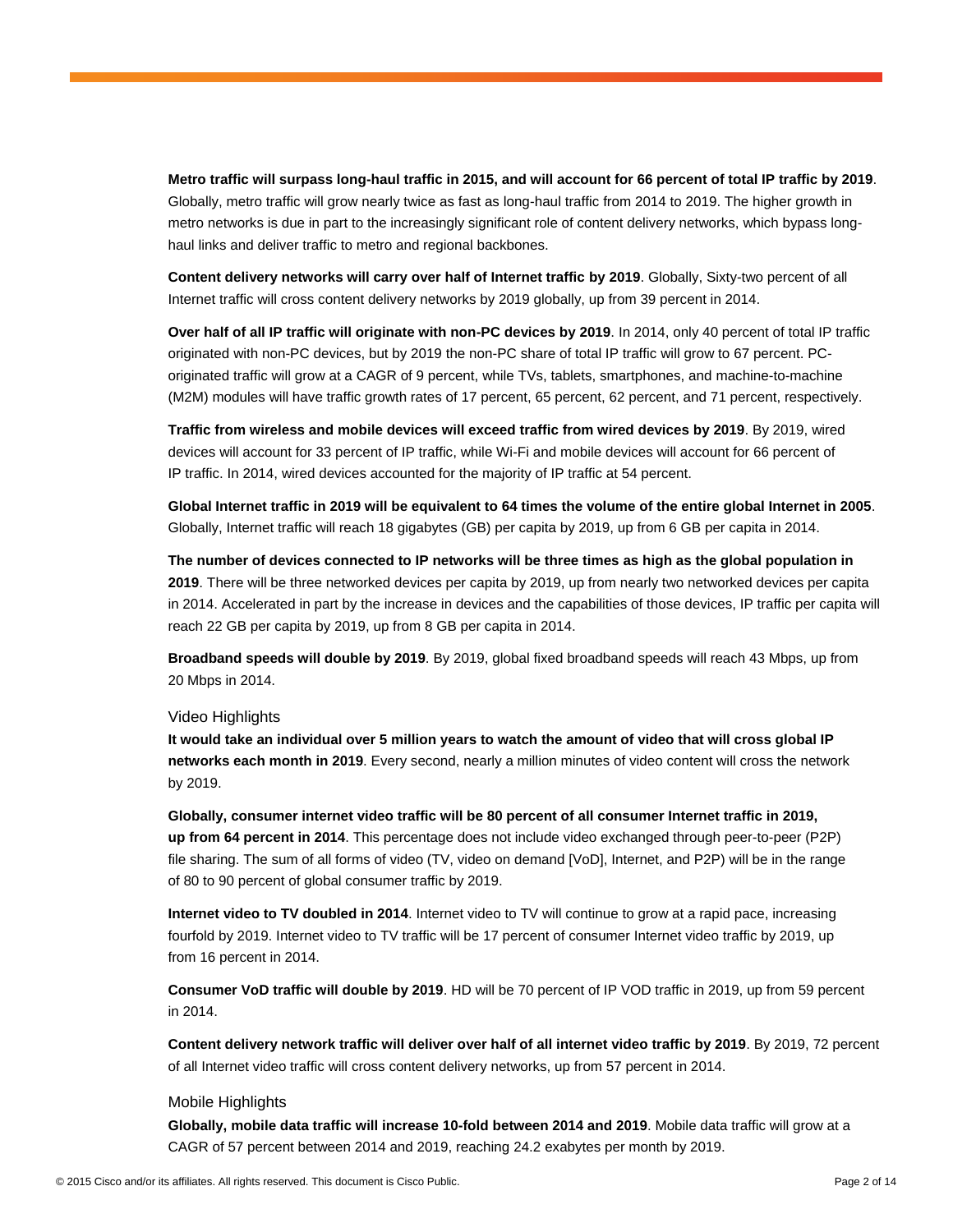**Global mobile data traffic will grow three times faster than fixed IP traffic from 2014 to 2019**. Global mobile data traffic was 4 percent of total IP traffic in 2014, and will be 14 percent of total IP traffic by 2019.

#### Regional Highlights

**IP traffic is growing fastest in the Middle East and Africa, followed by Asia Pacific**. Traffic in the Middle East and Africa will grow at a CAGR of 44 percent between 2014 and 2019.

**IP traffic in North America will reach 49.7 exabytes per month by 2019, at a CAGR of 20 percent**. Monthly Internet traffic in North America will generate 9 billion DVDs' worth of traffic, or 35.4 exabytes per month.

**IP traffic in Western Europe will reach 24.7 exabytes per month by 2019, at a CAGR of 21 percent**. Monthly Internet traffic in Western Europe will generate 5 billion DVDs' worth of traffic, or 20.8 exabytes per month.

**IP traffic in Asia Pacific will reach 54.4 exabytes per month by 2019, at a CAGR of 21 percent**. Monthly Internet traffic in Asia Pacific will generate 11 billion DVDs' worth of traffic, or 44.1 exabytes per month.

**IP traffic in Latin America will reach 12.9 exabytes per month by 2019, at a CAGR of 25 percent**. Monthly Internet traffic in Latin America will generate 3 billion DVDs' worth of traffic, or 11.3 exabytes per month.

**IP traffic in Central and Eastern Europe will reach 16.9 exabytes per month by 2019, at a CAGR of 33 percent**. Monthly Internet traffic in Central and Eastern Europe will generate 4 billion DVDs' worth of traffic, or 15.8 exabytes per month.

**IP traffic in the Middle East and Africa will reach 9.4 exabytes per month by 2019, at a CAGR of 44 percent**. Monthly Internet traffic in the Middle East and Africa will generate 2 billion DVDs' worth of traffic, or 8.8 exabytes per month.

#### Global Business Highlights

**Business IP traffic will grow at a CAGR of 20 percent from 2014 to 2019**. Increased adoption of advanced video communications in the enterprise segment will cause business IP traffic to grow by a factor of two between 2014 and 2019.

**Business Internet traffic will grow at a faster pace than IP WAN**. IP WAN will grow at a CAGR of 23 percent, compared with a CAGR of 20 percent for fixed business Internet and 51 percent for mobile business Internet.

**Business IP traffic will grow fastest in the Middle East and Africa**. Business IP traffic in the Middle East and Africa will grow at a CAGR of 26 percent, a faster pace than the global average of 20 percent. In volume, Asia Pacific will have the largest amount of business IP traffic in 2019, at 9.6 exabytes per month. North America will be the second at 8.0 exabytes per month.

## Overview of VNI Methodology

The Cisco Visual Networking Index Forecast methodology has been developed based on a combination of analyst projections, in-house estimates and forecasts, and direct data collection. The analyst projections for broadband connections, video subscribers, mobile connections, and Internet application adoption come from SNL Kagan, Ovum, Informa Telecoms & Media, Infonetics, IDC, Gartner, AMI, Arbitron Mobile, Ookla Speedtest.net, Strategy Analytics, Screen Digest, Dell'Oro Group, Synergy, comScore, Nielsen, and others. Upon this foundation are layered Cisco's own estimates for application adoption, minutes of use, and kilobytes per minute. The adoption, usage, and bitrate assumptions are tied to fundamental enablers such as broadband speed and computing speed. All usage and traffic results are then validated using data shared with Cisco from service providers. Figure 1 shows the forecast methodology.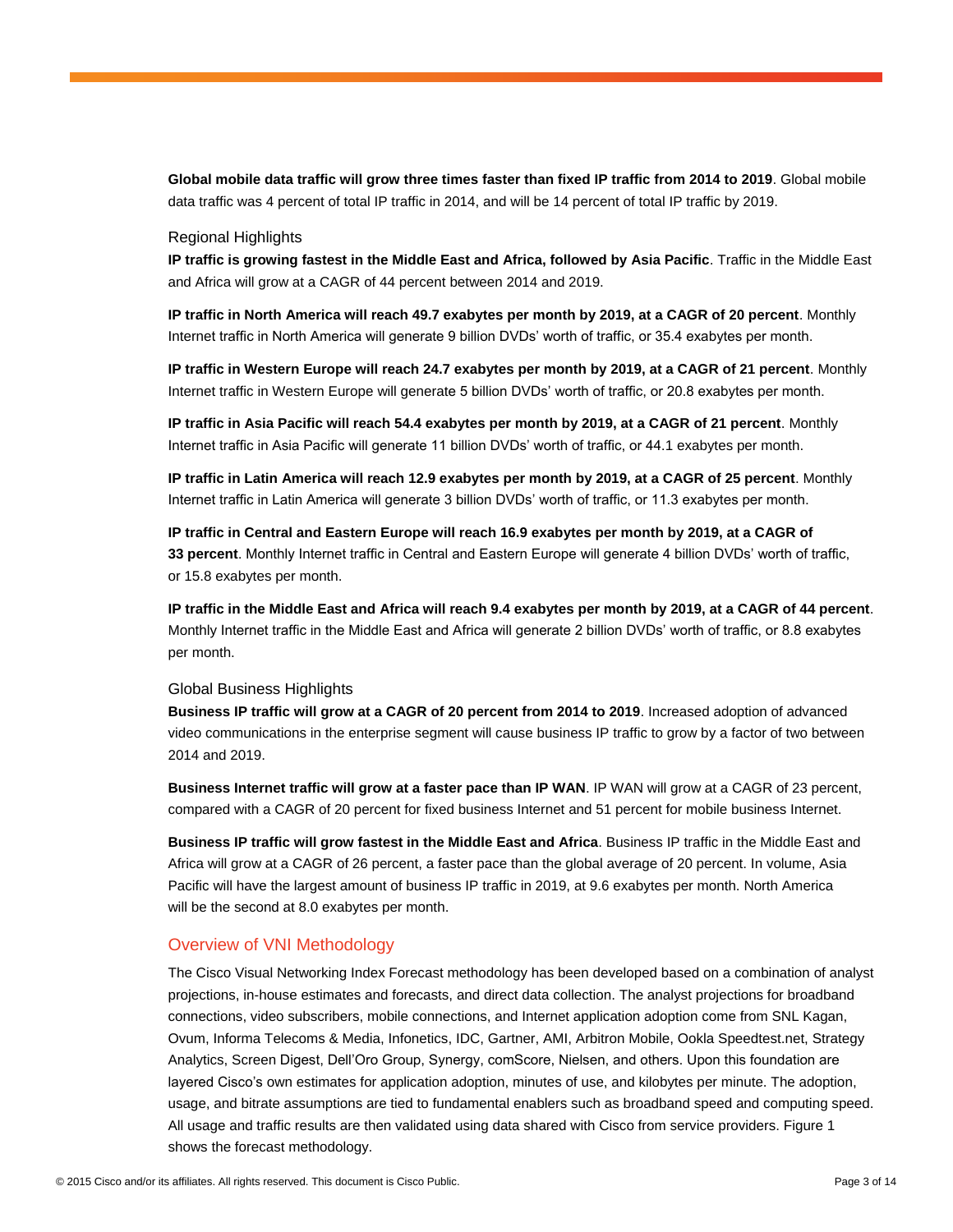

**Figure 1.** Cisco VNI Forecast Methodology Incorporates Fundamental Enablers of Adoption and Usage

Following the methodology through each step for a single application category (in this case, Internet video) illustrates the estimation process.

### Step 1: Number of Users

The forecast for Internet video begins with estimations of the number of consumer fixed Internet users. Even such a basic measure as consumer fixed Internet users can be difficult to assess, because few analyst firms segment the number of users by both segment (consumer versus business) and network (mobile versus fixed). This year, the number of consumer fixed Internet users was not taken directly from an analyst source but was estimated from analyst forecasts for consumer broadband connections, data on hotspot users from a variety of government sources, and population forecasts by age segment. The number of Internet video users was collected and estimated from a variety of sources, and the numbers were then reconciled with the estimate of overall Internet users.

#### Step 2: Application Adoption

After the number of Internet video users has been established, the number of users for each video subsegment must be estimated. It was assumed that all Internet video users view short-form video in addition to other forms of video they may watch. The Internet video users that watch long form video (based partially on comScore Video Metrix figures for video sites whose average viewing time is longer than 5 minutes), live video, ambient video and Internet personal video recorder (PVR) is estimated.

#### Step 3. Minutes of Use

For each application subsegment, minutes of use (MOU) are estimated. Multiple sources are used to determine MOU: the Cisco VNI Usage data collection program provides a minute-per-subscriber baseline for many applications, the Cisco Connected Life Market Watch survey provides MOU for markets that are not covered by the Usage program, and comScore Video Metrix provides PC-based MOU for online video. Special care is taken to help ensure that the total number of Internet video minutes is well within the total number of video minutes (including television broadcast) for each user. For example, if the average individual watches a total of 4 hours of video content per day, the sum of Internet, managed IP, and mobile video hours should be a relatively small portion of the total 4 hours.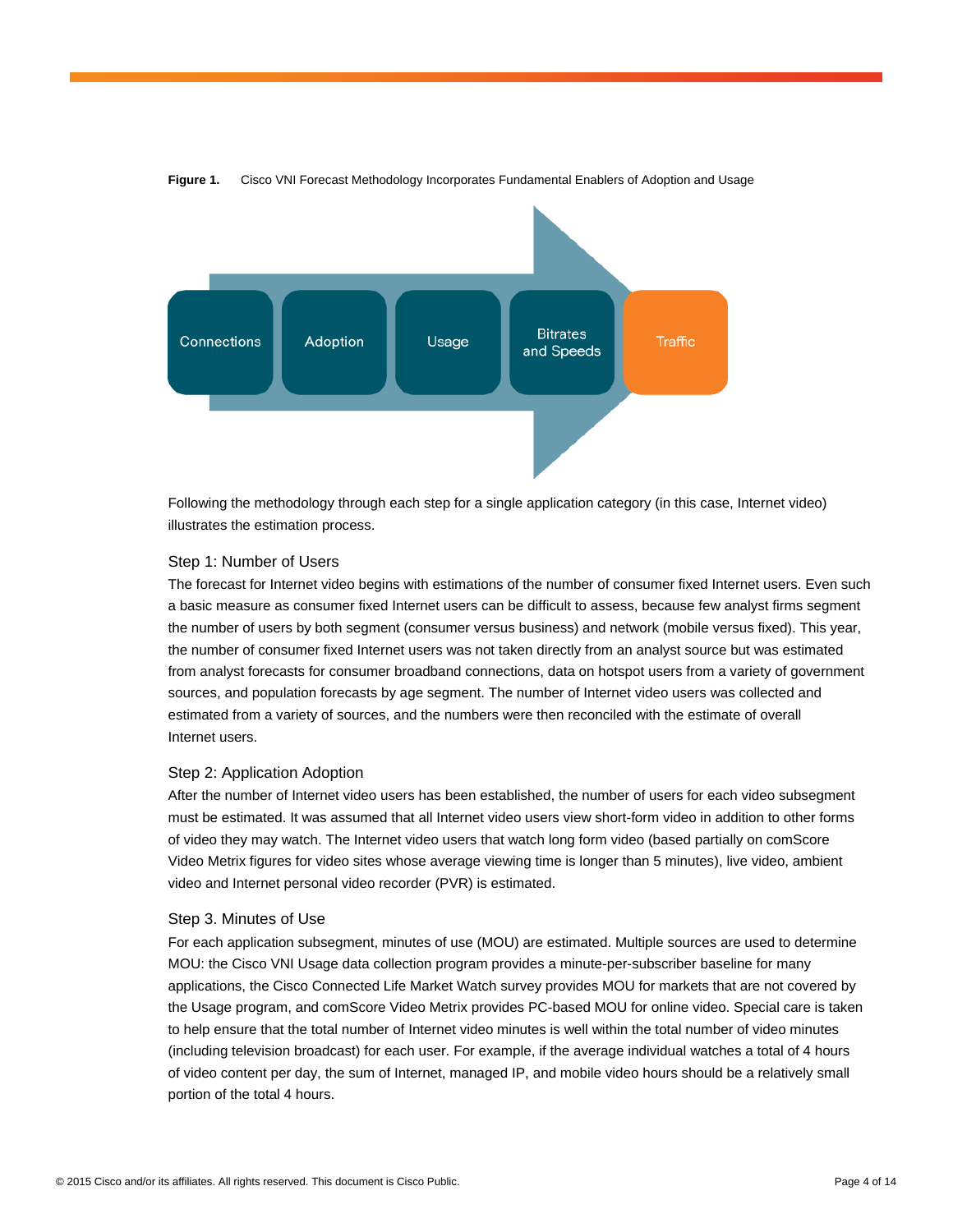## Step 4. Bitrates

After MOU have been estimated for each subsegment of video, the next step is to apply kilobytes (KB) per minute. To calculate KB per minute, first the regional and country average broadband speeds are estimated for the years 2014 through 2019. For each application category, a representative bitrate is established, and this representative bitrate grows at approximately the same pace as the broadband speed. For video categories, a 7-percent annual compression gain is applied to the bitrate. Local bitrates are then calculated based on how much the average broadband speed in the country differs from the global average, digital screen size in the country, and the computing power of the average device in the country. Combining these factors yields bitrates that are then applied to the MOU.

### Step 5: Rollup

The next step in the methodology is to multiply the bitrates, MOU, and users together to get average petabytes per month.

## Step 6: Traffic Migration Assessment

The next step is to reconcile the Internet, managed IP, and mobile segments of the forecast. The portion of mobile data traffic that has migrated from the fixed network is subtracted from the fixed forecast, and the amount of mobile data traffic offloaded onto the fixed network through dual-mode devices and femtocells is added back to the fixed forecast.

The sections that follow present quantitative results of the forecast and details of the methodology for each segment and type.

## Global IP Traffic Growth, 2014–2019

Table 1 shows the top-line forecast. According to this forecast, global IP traffic in 2014 stands at 59.9 exabytes per month and will nearly triple by 2019, to reach 168.4 exabytes per month. Consumer IP traffic will reach 138 exabytes per month and business IP traffic will surpass 29.6 exabytes per month.

| IP Traffic, 2014-2019              |        |        |        |        |         |         |                          |
|------------------------------------|--------|--------|--------|--------|---------|---------|--------------------------|
|                                    | 2014   | 2015   | 2016   | 2017   | 2018    | 2019    | <b>CAGR</b><br>2014-2019 |
| By Type (Petabytes [PB] per Month) |        |        |        |        |         |         |                          |
| <b>Fixed Internet</b>              | 39,909 | 47,803 | 58,304 | 72,251 | 90,085  | 111,899 | 23%                      |
| Managed IP                         | 17,424 | 20,460 | 23,371 | 26,087 | 29,274  | 31,858  | 13%                      |
| Mobile data                        | 2,514  | 4,163  | 6,751  | 10,650 | 16,124  | 24,221  | 57%                      |
| By Segment (PB per Month)          |        |        |        |        |         |         |                          |
| Consumer                           | 47,740 | 58,137 | 71,453 | 88,730 | 111,015 | 138,415 | 24%                      |
| <b>Business</b>                    | 12,108 | 14,289 | 16,973 | 20,258 | 24,469  | 29,563  | 20%                      |
| By Geography (PB per Month)        |        |        |        |        |         |         |                          |
| Asia Pacific                       | 20,729 | 24,819 | 29,965 | 36,608 | 44,223  | 54,434  | 21%                      |
| North America                      | 19,628 | 23,552 | 28,219 | 33,641 | 41,458  | 49,720  | 20%                      |
| <b>Western Europe</b>              | 9,601  | 11,231 | 13,506 | 16,396 | 20,046  | 24,680  | 21%                      |
| Central and Eastern Europe         | 4,087  | 5,270  | 6,896  | 9,385  | 12,601  | 16,863  | 33%                      |
| Latin America                      | 4,297  | 5,373  | 6,663  | 8,299  | 10,355  | 12,870  | 25%                      |
| Middle East and Africa             | 1,505  | 2,180  | 3,178  | 4,659  | 6,800   | 9,412   | 44%                      |

| Table 1. |  |  | Global IP Traffic, 2014-2019 |
|----------|--|--|------------------------------|
|----------|--|--|------------------------------|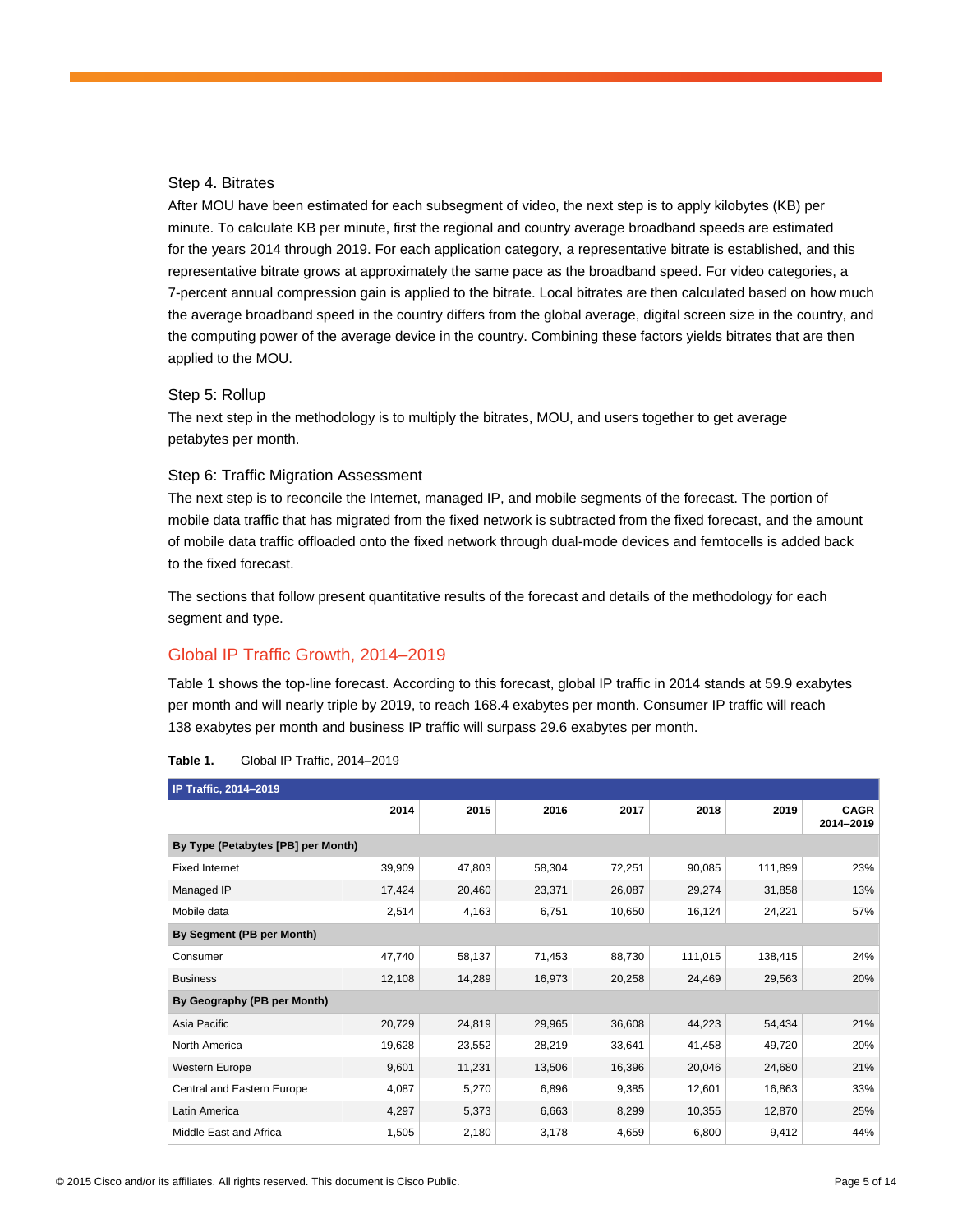| Total (PB per Month)    |        |        |        |         |         |         |     |
|-------------------------|--------|--------|--------|---------|---------|---------|-----|
| Total IP traffic        | 59.848 | 72.426 | 88.427 | 108.988 | 135.484 | 167.978 | 23% |
| Source: Cisco VNI, 2015 |        |        |        |         |         |         |     |

**Definitions** 

- **Consumer**: Includes fixed IP traffic generated by households, university populations, and Internet cafés
- **Business**: Includes fixed IP WAN or Internet traffic generated by businesses and governments
- **Mobile**: Includes mobile data and Internet traffic generated by handsets, notebook cards, and mobile broadband gateways
- **Internet**: Denotes all IP traffic that crosses an Internet backbone
- Managed IP: Includes corporate IP WAN traffic and IP transport of TV and VoD

The following tables show cross-tabulations of end-user segment and network type for the final year of the forecast period (2019). Consumer Internet remains the primary generator of IP traffic, but mobile data has the highest growth rate and begins to generate significant traffic by 2019 (Table 2).

|              | <b>Consumer</b> | <b>Business</b> | <b>Total</b> |
|--------------|-----------------|-----------------|--------------|
| Internet     | 91              | 21              | 112          |
| Managed IP   | 27              | 5               | 32           |
| Mobile data  | 21              | 4               | 24           |
| <b>Total</b> | 139             | 30              | 168          |

Source: Cisco VNI, 2015

Table 3 shows the same data as Table 2, but in terms of annual traffic run rates. These run rates are based on the monthly traffic at the end of 2019.

**Table 3.** Exabytes per Year as of Year End 2019

|              | <b>Consumer</b> | <b>Business</b> | <b>Total</b> |
|--------------|-----------------|-----------------|--------------|
| Internet     | 1,097           | 251             | 1,348        |
| Managed IP   | 322             | 60              | 382          |
| Mobile data  | 247             | 44              | 291          |
| <b>Total</b> | 1,666           | 356             | 2,021        |

Source: Cisco VNI, 2015

Consumer and business traffic are both dominated by Internet traffic, although business traffic is more evenly distributed across public Internet and managed IP (Table 4).

**Table 4.** Traffic Share by End-User Segment as of Year End 2019

|              | <b>Consumer</b> | <b>Business</b> |
|--------------|-----------------|-----------------|
| Internet     | 66%             | 71%             |
| Managed IP   | 19%             | 17%             |
| Mobile data  | 15%             | 12%             |
| <b>Total</b> | 100%            | 100%            |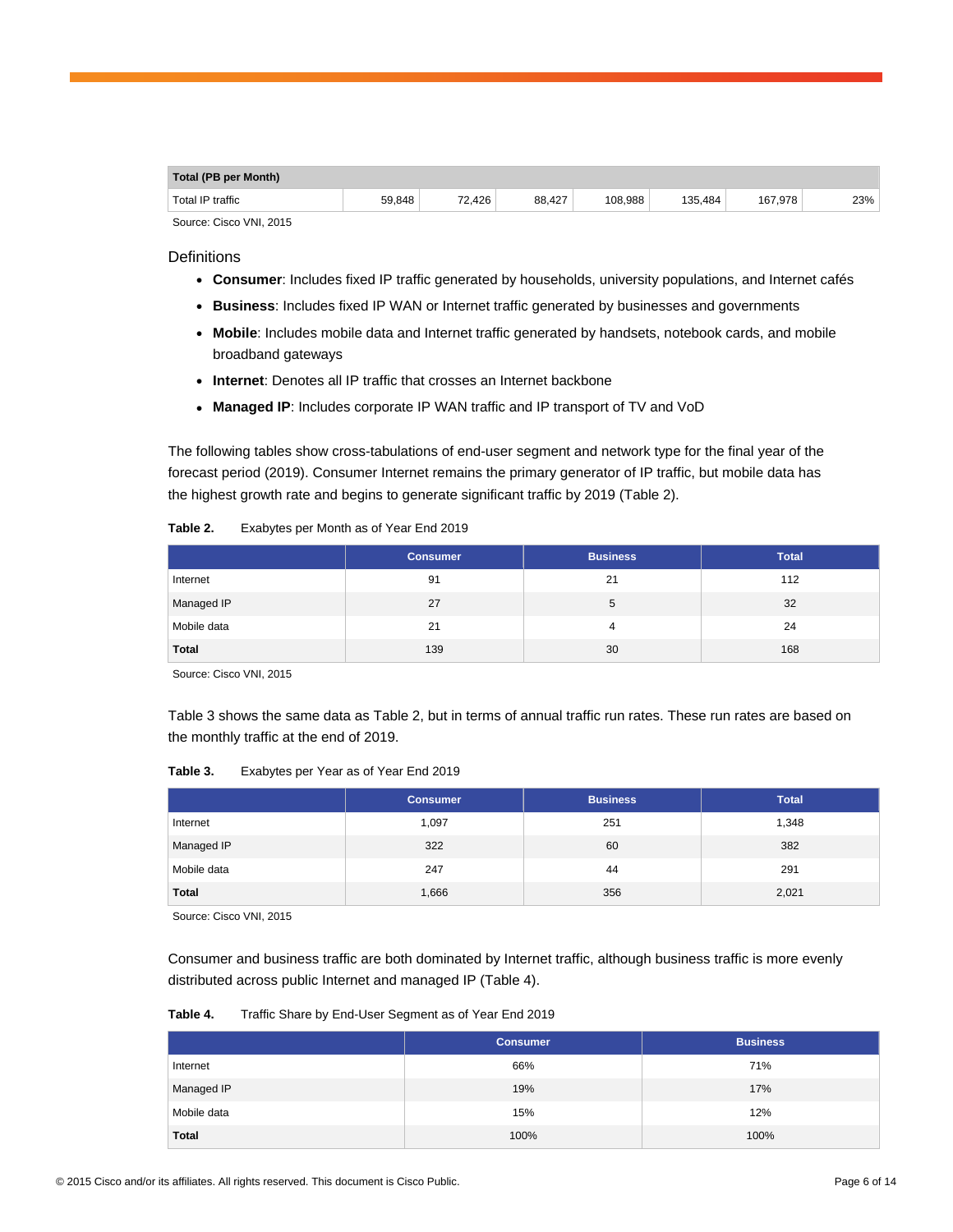Consumer traffic accounts for the majority of IP traffic in every network type segment. Consumer traffic will be 81 percent of all fixed Internet traffic, 84 percent of all of managed IP traffic, and 85 percent of all mobile data traffic (Table 5).

| Table 5. | Traffic Share by Network Type as of Year End 2019 |  |
|----------|---------------------------------------------------|--|
|          |                                                   |  |

|                 | <b>Consumer</b> | <b>Business</b> | <b>Total</b> |
|-----------------|-----------------|-----------------|--------------|
| Internet        | 81%             | 19%             | 100%         |
| Managed IP      | 84%             | 16%             | 100%         |
| Mobile Internet | 85%             | 15%             | 100%         |
| <b>Total</b>    | 82%             | 18%             | 100%         |

Source: Cisco VNI, 2015

Consumer Internet traffic will represent over half of all IP traffic, followed by consumer managed IP (VoD), which represents 16 percent of traffic (Table 6).

#### **Table 6.** Overall Traffic Share as of Year End 2019

|              | <b>Consumer</b> | <b>Business</b> | <b>Total</b> |
|--------------|-----------------|-----------------|--------------|
| Internet     | 54%             | 12%             | 67%          |
| Managed IP   | 16%             | 3%              | 19%          |
| Mobile data  | 12%             | 2%              | 14%          |
| <b>Total</b> | 82%             | 18%             | 100%         |

Source: Cisco VNI, 2015

## Metro and Long-Haul Traffic, 2014–2019

Metro-only traffic (traffic that traverses only the metro and bypasses long-haul traffic links) surpasses long-haul traffic in 2014, and will account for 62 percent of total IP traffic by 2019. Metro-only traffic will grow nearly twice as fast as long-haul traffic from 2014 to 2019 (Table 7).

| Table 7. | Metro and Long-Haul Traffic, 2014–2019 |  |
|----------|----------------------------------------|--|
|          |                                        |  |

| Metro and Long-Haul Traffic, 2014-2019 |        |        |        |        |        |        |                          |
|----------------------------------------|--------|--------|--------|--------|--------|--------|--------------------------|
|                                        | 2014   | 2015   | 2016   | 2017   | 2018   | 2019   | <b>CAGR</b><br>2014-2019 |
| Metro-Only (PB per Month)              |        |        |        |        |        |        |                          |
| North America                          | 14,860 | 18,402 | 22,778 | 28,061 | 36,048 | 45,012 | 25%                      |
| Asia Pacific                           | 8,459  | 10,903 | 14,129 | 18,389 | 23,365 | 30,524 | 29%                      |
| Western Europe                         | 5,517  | 6,920  | 8,934  | 11,569 | 15,043 | 19,700 | 29%                      |
| Central and Eastern Europe             | 896    | 1,381  | 2,148  | 3,376  | 5,115  | 7,766  | 54%                      |
| Latin America                          | 917    | 1,389  | 2,033  | 2,856  | 3,923  | 5,286  | 42%                      |
| Middle East and Africa                 | 215    | 384    | 668    | 1,127  | 1,845  | 2,838  | 67%                      |
| Long-Haul (PB per Month)               |        |        |        |        |        |        |                          |
| Asia Pacific                           | 12,270 | 13,916 | 15,836 | 18,219 | 20,858 | 23,911 | 14%                      |
| Central and Eastern Europe             | 3,190  | 3,889  | 4,748  | 6,009  | 7,486  | 9,097  | 23%                      |
| Latin America                          | 3,380  | 3,984  | 4,630  | 5,443  | 6,432  | 7,584  | 18%                      |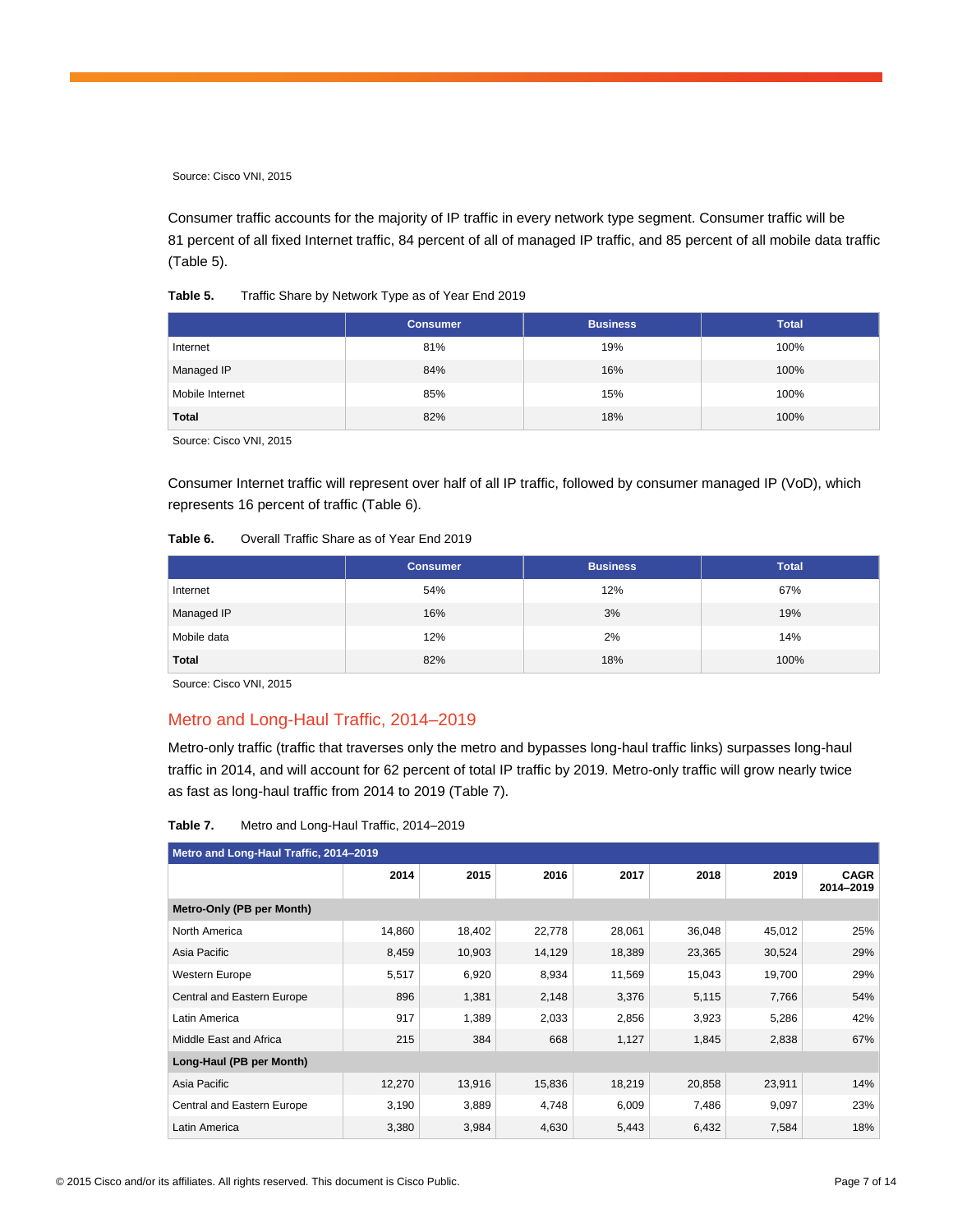| Middle East and Africa | 1.290  | 1.796  | 2,510  | 3,532   | 4,955   | 6,573   | 38%   |
|------------------------|--------|--------|--------|---------|---------|---------|-------|
| <b>Western Europe</b>  | 4.085  | 4,311  | 4,572  | 4,827   | 5,003   | 4,980   | $4\%$ |
| North America          | 4.769  | 5.150  | 5.441  | 5.580   | 5.410   | 4.708   | $0\%$ |
| Total (PB per Month)   |        |        |        |         |         |         |       |
| Total IP traffic       | 59.848 | 72.426 | 88.427 | 108.988 | 135.484 | 167.978 | 23%   |

## Content Delivery Network Traffic, 2014–2019

With the emergence of popular video-streaming services that deliver Internet video to the TV and other device endpoints, content delivery networks have prevailed as a dominant method to deliver such content. Globally, 62 percent of all Internet traffic will cross content delivery networks by 2019, up from 39 percent in 2014. Globally, 72 percent of all Internet video traffic will cross content delivery networks by 2019, up from 57 percent in 2014 (Table 8).

#### **Table 8.** Global Content Delivery Network Internet Traffic, 2014–2019

| <b>CDN Traffic, 2014-2019</b> |        |        |        |        |        |        |                          |  |
|-------------------------------|--------|--------|--------|--------|--------|--------|--------------------------|--|
|                               | 2014   | 2015   | 2016   | 2017   | 2018   | 2019   | <b>CAGR</b><br>2014-2019 |  |
| By Geography (PB per Month)   |        |        |        |        |        |        |                          |  |
| North America                 | 7,162  | 9,518  | 12,951 | 17,603 | 23,922 | 31,920 | 35%                      |  |
| Asia Pacific                  | 4,218  | 5,740  | 7,988  | 11,181 | 15,636 | 22,029 | 39%                      |  |
| Western Europe                | 3,842  | 4,972  | 6,690  | 9,043  | 12,250 | 16,683 | 34%                      |  |
| Central and Eastern Europe    | 660    | 1,064  | 1,742  | 2,839  | 4,529  | 7,079  | 61%                      |  |
| Latin America                 | 657    | 967    | 1,400  | 2,005  | 2,832  | 3,961  | 43%                      |  |
| Middle East and Africa        | 179    | 322    | 574    | 998    | 1,676  | 2,629  | 71%                      |  |
| <b>Total (PB per Month)</b>   |        |        |        |        |        |        |                          |  |
| <b>CDN</b> Internet traffic   | 16,719 | 22,582 | 31,345 | 43,670 | 60,845 | 84,301 | 38%                      |  |

Source: Cisco VNI, 2015

## Consumer IP Traffic, 2014–2019

As shown in Table 9, global consumer IP traffic is expected to reach 139 exabytes per month in 2019. Most of today's consumer IP traffic is Internet traffic.

| Table 9. | Global Consumer IP Traffic, 2014-2019 |  |
|----------|---------------------------------------|--|
|----------|---------------------------------------|--|

| Consumer IP Traffic, 2014-2019 |        |        |        |        |        |        |                          |  |
|--------------------------------|--------|--------|--------|--------|--------|--------|--------------------------|--|
|                                | 2014   | 2015   | 2016   | 2017   | 2018   | 2019   | <b>CAGR</b><br>2014-2019 |  |
| By Type (PB per Month)         |        |        |        |        |        |        |                          |  |
| Internet                       | 31,545 | 37,908 | 46,511 | 58,115 | 72,933 | 91.048 | 24%                      |  |
| Managed IP                     | 14,145 | 16,799 | 19,344 | 21,709 | 24,495 | 26,824 | 14%                      |  |
| Mobile data                    | 2,050  | 3,430  | 5,599  | 8,906  | 13,587 | 20,544 | 59%                      |  |
| By Geography (PB per Month)    |        |        |        |        |        |        |                          |  |
| Asia Pacific                   | 16,433 | 19,735 | 24,012 | 29,681 | 36,110 | 44,896 | 22%                      |  |
| North America                  | 16,609 | 19,971 | 23,913 | 28,401 | 35,012 | 41,707 | 20%                      |  |
| Western Europe                 | 7,506  | 8,808  | 10,634 | 12,996 | 16,001 | 19,785 | 21%                      |  |
| Central and Eastern Europe     | 2,831  | 3,826  | 5,181  | 7,283  | 9,949  | 13,579 | 37%                      |  |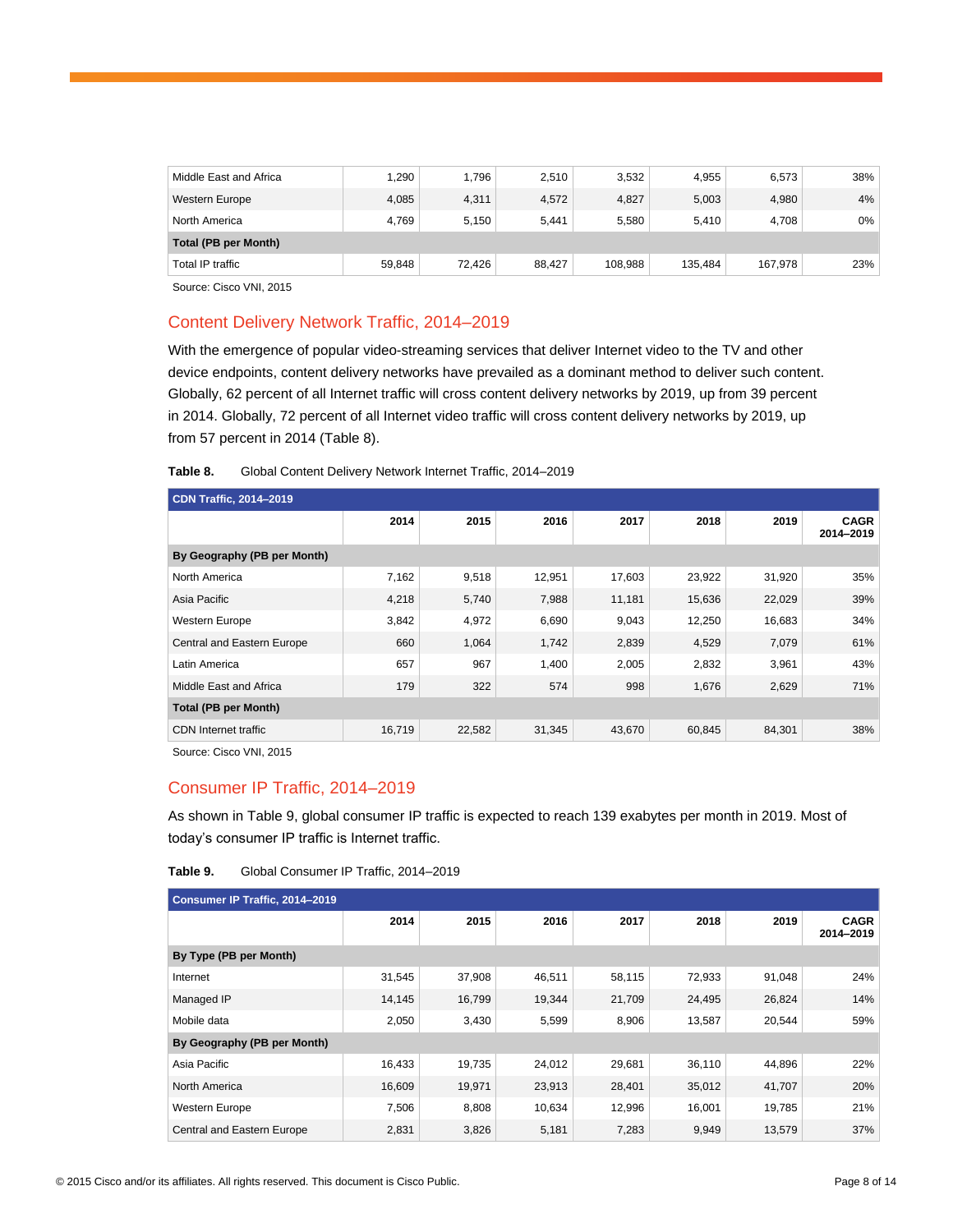| Latin America          | 3,412  | 4.338  | 5.455  | 6,877  | 8.649   | 10.838  | 26% |
|------------------------|--------|--------|--------|--------|---------|---------|-----|
| Middle East and Africa | 948    | 1.460  | 2.259  | 3.493  | 5.295   | 7.610   | 52% |
| Total (PB per Month)   |        |        |        |        |         |         |     |
| Consumer IP traffic    | 47.740 | 58,137 | 71.453 | 88.730 | 111.015 | 138.415 | 24% |

## Consumer Internet Traffic, 2014–2019

This category encompasses any IP traffic that crosses the Internet and is not confined to a single service provider's network. Internet video streaming and downloads are beginning to take a larger share of bandwidth and will grow to more than 80 percent of all consumer Internet traffic by 2019 (Table 10).

| Table 10. | Global Consumer Internet Traffic, 2014-2019 |  |
|-----------|---------------------------------------------|--|
|-----------|---------------------------------------------|--|

| Consumer Internet Traffic, 2014-2019 |        |        |        |        |        |         |                          |  |  |  |  |
|--------------------------------------|--------|--------|--------|--------|--------|---------|--------------------------|--|--|--|--|
|                                      | 2014   | 2015   | 2016   | 2017   | 2018   | 2019    | <b>CAGR</b><br>2014-2019 |  |  |  |  |
| By Network (PB per Month)            |        |        |        |        |        |         |                          |  |  |  |  |
| Fixed                                | 31,545 | 37,908 | 46,511 | 58,115 | 72,933 | 91,048  | 24%                      |  |  |  |  |
| Mobile                               | 2,050  | 3,430  | 5,599  | 8,906  | 13,587 | 20,544  | 59%                      |  |  |  |  |
| By Subsegment (PB per Month)         |        |        |        |        |        |         |                          |  |  |  |  |
| Internet video                       | 21,624 | 27,466 | 36,456 | 49,068 | 66,179 | 89,319  | 33%                      |  |  |  |  |
| Web, email, and data                 | 5,853  | 7,694  | 9,476  | 11,707 | 14,002 | 16,092  | 22%                      |  |  |  |  |
| File sharing                         | 6,090  | 6,146  | 6,130  | 6,168  | 6,231  | 6,038   | 0%                       |  |  |  |  |
| Online gaming                        | 27     | 33     | 48     | 78     | 109    | 143     | 40%                      |  |  |  |  |
| By Geography (PB per Month)          |        |        |        |        |        |         |                          |  |  |  |  |
| Asia Pacific                         | 12,193 | 14,571 | 17,871 | 22,472 | 28,380 | 36,401  | 24%                      |  |  |  |  |
| North America                        | 8,911  | 11,087 | 14,085 | 17,943 | 22,886 | 28,616  | 26%                      |  |  |  |  |
| <b>Western Europe</b>                | 5,831  | 6,860  | 8,390  | 10,469 | 13,208 | 16,768  | 24%                      |  |  |  |  |
| Central and Eastern Europe           | 2,595  | 3,508  | 4,775  | 6,746  | 9,362  | 12,892  | 38%                      |  |  |  |  |
| Latin America                        | 3,152  | 3,915  | 4,823  | 6,026  | 7,558  | 9,514   | 25%                      |  |  |  |  |
| Middle East and Africa               | 912    | 1,397  | 2,165  | 3,364  | 5,126  | 7,400   | 52%                      |  |  |  |  |
| <b>Total (PB per Month)</b>          |        |        |        |        |        |         |                          |  |  |  |  |
| Consumer Internet traffic            | 33,595 | 41,338 | 52,110 | 67,021 | 86,520 | 111,592 | 27%                      |  |  |  |  |

Source: Cisco VNI, 2015

**Definitions** 

- **Web, email, and data**: Includes web, email, instant messaging, and other data traffic (excludes file sharing)
- **File sharing**: Includes peer-to-peer traffic from all recognized P2P systems such as BitTorrent and eDonkey, as well as traffic from web-based file-sharing systems
- **Gaming**: Includes casual online gaming, networked console gaming, and multiplayer virtual-world gaming
- **Internet video**: Includes short-form Internet video (for example, YouTube), long-form Internet video (for example, Hulu), live Internet video, Internet-video-to-TV (for example, Netflix through Roku), online video purchases and rentals, webcam viewing, and web-based video monitoring (excludes P2P video file downloads)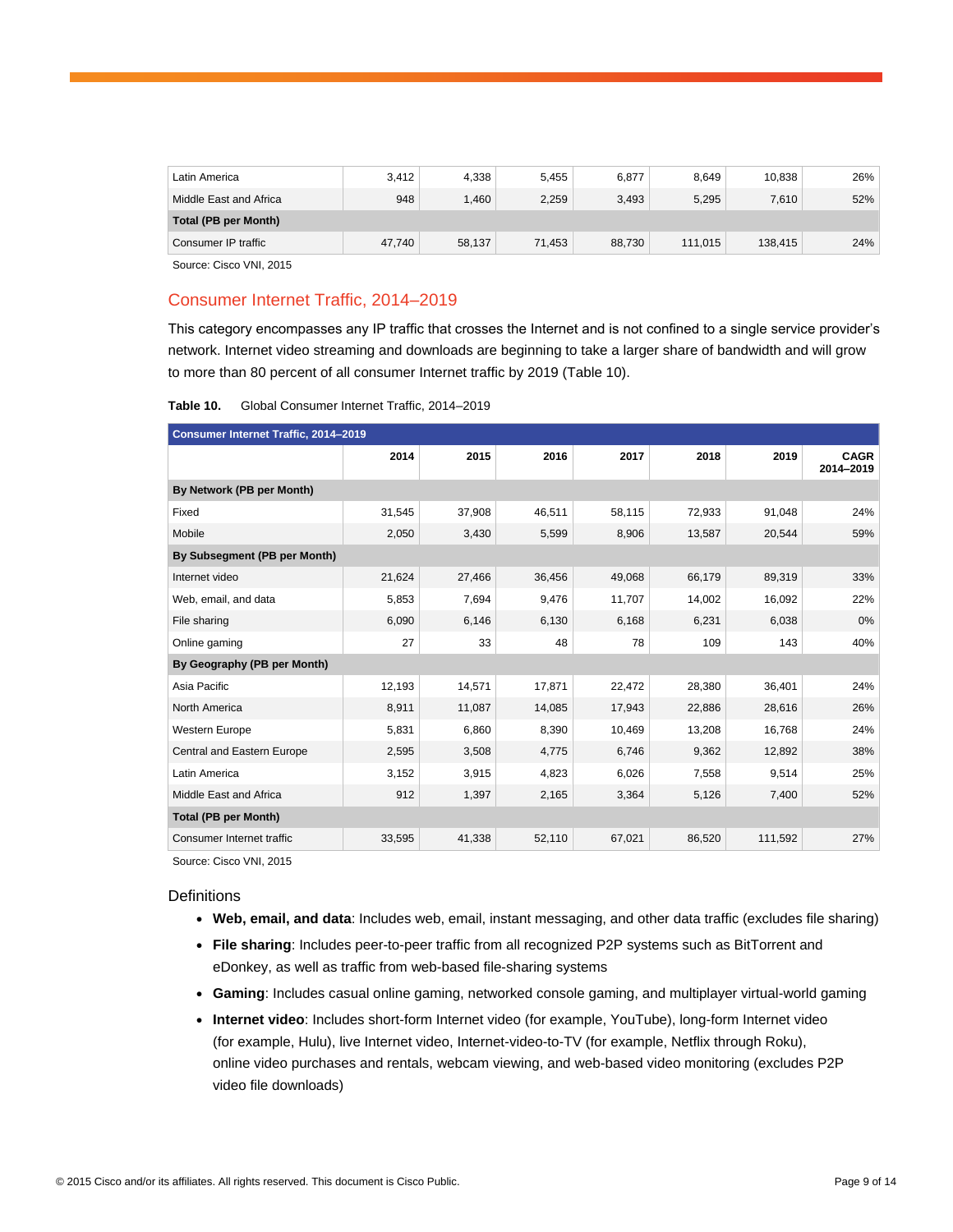## Web, Email, and Data

This general category encompasses web browsing, email, instant messaging, data (which includes file transfer using HTTP and FTP), and other Internet applications (Table 11). Note that data may include the download of video files that are not captured by the Internet video to PC forecast. This category includes traffic generated by all individual Internet users. An Internet user is here defined as someone who accesses the Internet through a desktop or laptop computer at home, school, Internet café, or other location outside the context of a business.

| Consumer Web, Email, and Data Traffic, 2014-2019 |       |       |       |        |        |        |                          |  |  |
|--------------------------------------------------|-------|-------|-------|--------|--------|--------|--------------------------|--|--|
|                                                  | 2014  | 2015  | 2016  | 2017   | 2018   | 2019   | <b>CAGR</b><br>2014-2019 |  |  |
| By Network (PB per Month)                        |       |       |       |        |        |        |                          |  |  |
| Fixed web and data                               | 4,989 | 6,342 | 7,436 | 8,731  | 9,906  | 10,625 | 16%                      |  |  |
| Mobile web and data                              | 865   | 1,352 | 2,040 | 2,976  | 4,096  | 5,467  | 45%                      |  |  |
| By Geography (PB per Month)                      |       |       |       |        |        |        |                          |  |  |
| Asia Pacific                                     | 2,083 | 2,700 | 3,274 | 3,973  | 4,753  | 5,548  | 22%                      |  |  |
| North America                                    | 1,568 | 2,009 | 2,422 | 2,884  | 3,255  | 3,562  | 18%                      |  |  |
| <b>Western Europe</b>                            | 1,094 | 1,286 | 1,459 | 1,662  | 1,865  | 1,956  | 12%                      |  |  |
| Central and Eastern Europe                       | 396   | 681   | 1,014 | 1,488  | 1,972  | 2,489  | 44%                      |  |  |
| Latin America                                    | 499   | 653   | 745   | 868    | 995    | 1,095  | 17%                      |  |  |
| Middle East and Africa                           | 213   | 364   | 563   | 833    | 1,162  | 1,443  | 47%                      |  |  |
| <b>Total (PB per Month)</b>                      |       |       |       |        |        |        |                          |  |  |
| Consumer web, email, and data                    | 5,853 | 7,694 | 9,476 | 11,707 | 14,002 | 16,092 | 22%                      |  |  |

| Table 11. | Global Consumer Web, Email, and Data Traffic, 2014–2019 |  |  |
|-----------|---------------------------------------------------------|--|--|
|-----------|---------------------------------------------------------|--|--|

Source: Cisco VNI, 2015

#### File Sharing

This category includes traffic from P2P applications such as BitTorrent and eDonkey, as well as web-based file sharing. Note that a large portion of P2P traffic is due to the exchange of video files, so a total view of the impact of video on the network should count P2P video traffic in addition to the traffic counted in the Internet video to PC and Internet video to TV categories. Table 12 shows the forecast for consumer P2P traffic from 2014 to 2019. Note that the P2P category is limited to traditional file exchange and does not include commercial video-streaming applications that are delivered through P2P, such as PPStream or PPLive.

| Table 12. | Global Consumer File-Sharing Traffic, 2014-2019 |  |  |  |
|-----------|-------------------------------------------------|--|--|--|
|-----------|-------------------------------------------------|--|--|--|

| Consumer File Sharing, 2014-2019 |       |       |       |       |       |       |                          |  |
|----------------------------------|-------|-------|-------|-------|-------|-------|--------------------------|--|
|                                  | 2014  | 2015  | 2016  | 2017  | 2018  | 2019  | <b>CAGR</b><br>2014-2019 |  |
| By Network (PB per Month)        |       |       |       |       |       |       |                          |  |
| Fixed                            | 6,044 | 6,081 | 6,046 | 6,080 | 6,147 | 5,961 | 0%                       |  |
| Mobile                           | 46    | 64    | 84    | 89    | 84    | 78    | 11%                      |  |
| By Subsegment (PB per Month)     |       |       |       |       |       |       |                          |  |
| P <sub>2</sub> P file transfer   | 5,103 | 4,954 | 4,714 | 4,476 | 4,212 | 3,728 | -6%                      |  |
| Other file transfer              | 987   | 1,192 | 1,416 | 1,692 | 2,019 | 2,310 | 19%                      |  |
| By Geography (PB per Month)      |       |       |       |       |       |       |                          |  |
| Asia Pacific                     | 2,526 | 2,499 | 2,438 | 2,445 | 2,421 | 2,354 | -1%                      |  |
| North America                    | 797   | 858   | 932   | 1,019 | 1,145 | 1,204 | 9%                       |  |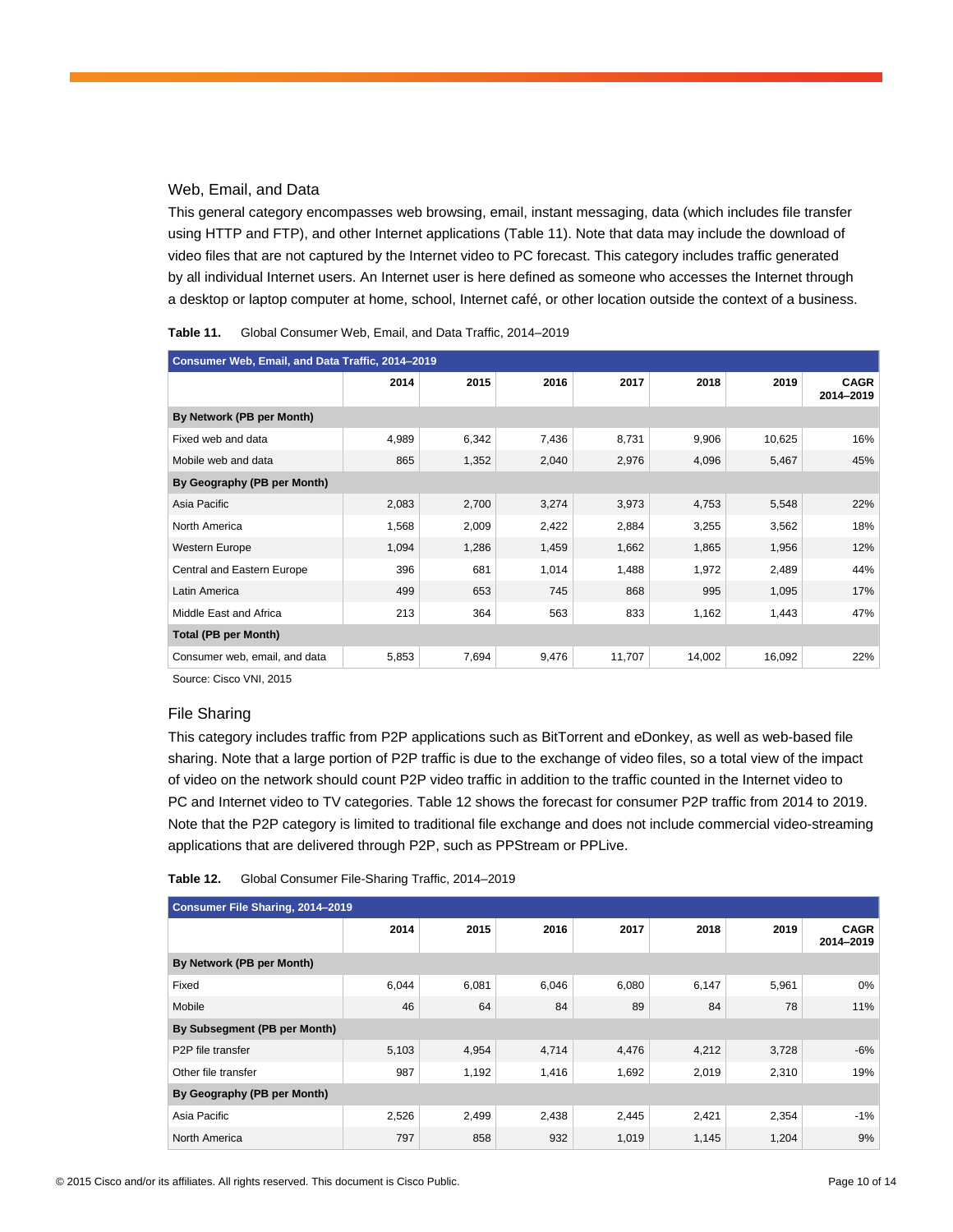| Western Europe             | 1.179 | 1.142 | 1.111 | 1.089 | 1.074 | 1.007 | $-3%$  |
|----------------------------|-------|-------|-------|-------|-------|-------|--------|
| Central and Eastern Europe | 839   | 870   | 865   | 856   | 878   | 820   | $0\%$  |
| Latin America              | 629   | 660   | 677   | 671   | 653   | 604   | $-1%$  |
| Middle East and Africa     | 120   | 117   | 107   | 87    | 60    | 50    | $-16%$ |
| Total (PB per Month)       |       |       |       |       |       |       |        |
| Consumer file sharing      | 6,090 | 6.146 | 6,130 | 6,168 | 6,231 | 6,038 | $0\%$  |

## Internet Video

With the exception of the Internet video to TV subcategory, all of the Internet video subcategories consist of online video that is downloaded or streamed for viewing on a PC screen (Table 13). Internet video to TV is Internet delivery of video to a TV screen through a set-top box (STB) or equivalent device. Much of the video streamed or downloaded through the Internet consists of free clips, episodes, and other content offered by traditional content producers such as movie studios and television networks.

### **Table 13.** Global Consumer Internet Video, 2014–2019

| Consumer Internet Video 2014-2019 |        |        |        |        |        |        |                          |  |  |
|-----------------------------------|--------|--------|--------|--------|--------|--------|--------------------------|--|--|
|                                   | 2014   | 2015   | 2016   | 2017   | 2018   | 2019   | <b>CAGR</b><br>2014-2019 |  |  |
| By Network (PB per Month)         |        |        |        |        |        |        |                          |  |  |
| Fixed                             | 20,485 | 25,452 | 32,981 | 43,226 | 56,771 | 74,319 | 29%                      |  |  |
| Mobile                            | 1,139  | 2,014  | 3,475  | 5,842  | 9,407  | 14,999 | 67%                      |  |  |
| By Category (PB per Month)        |        |        |        |        |        |        |                          |  |  |
| Video                             | 18,437 | 22,940 | 30,242 | 40,907 | 55,931 | 76,771 | 33%                      |  |  |
| Internet video to TV              | 3,188  | 4,526  | 6,214  | 8,160  | 10,248 | 12,548 | 32%                      |  |  |
| By Geography (PB per Month)       |        |        |        |        |        |        |                          |  |  |
| Asia Pacific                      | 7,579  | 9,366  | 12,150 | 16,039 | 21,184 | 28,469 | 30%                      |  |  |
| North America                     | 6,535  | 8,207  | 10,712 | 14,009 | 18,443 | 23,794 | 29%                      |  |  |
| Western Europe                    | 3,550  | 4,422  | 5,807  | 7,696  | 10,239 | 13,766 | 31%                      |  |  |
| Central and Eastern Europe        | 1,359  | 1,956  | 2,894  | 4,398  | 6,506  | 9,577  | 48%                      |  |  |
| Latin America                     | 2,022  | 2,600  | 3,399  | 4,483  | 5,905  | 7,808  | 31%                      |  |  |
| Middle East and Africa            | 579    | 915    | 1,495  | 2,443  | 3,902  | 5,905  | 59%                      |  |  |
| Total (PB per Month)              |        |        |        |        |        |        |                          |  |  |
| Consumer Internet video           | 21,624 | 27,466 | 36,456 | 49,068 | 66,179 | 89,319 | 33%                      |  |  |

Source: Cisco VNI, 2015

#### **Definitions**

- Internet video to TV: Video delivered through the Internet to a TV screen by way of an Internet-enabled set-top box (for example, Roku) or equivalent device (for example, Microsoft Xbox 360), Internet-enabled TV, or PC-to-TV connection
- **Video**: Video includes the following underlying categories:
	- **Short form**: User-generated video and other video clips generally less than 7 minutes in length
	- **Video calling**: Video messages or calling delivered on fixed Internet initiated by smartphones, non-smartphones, and tablets
	- **Long form**: Video content generally greater than 7 minutes in length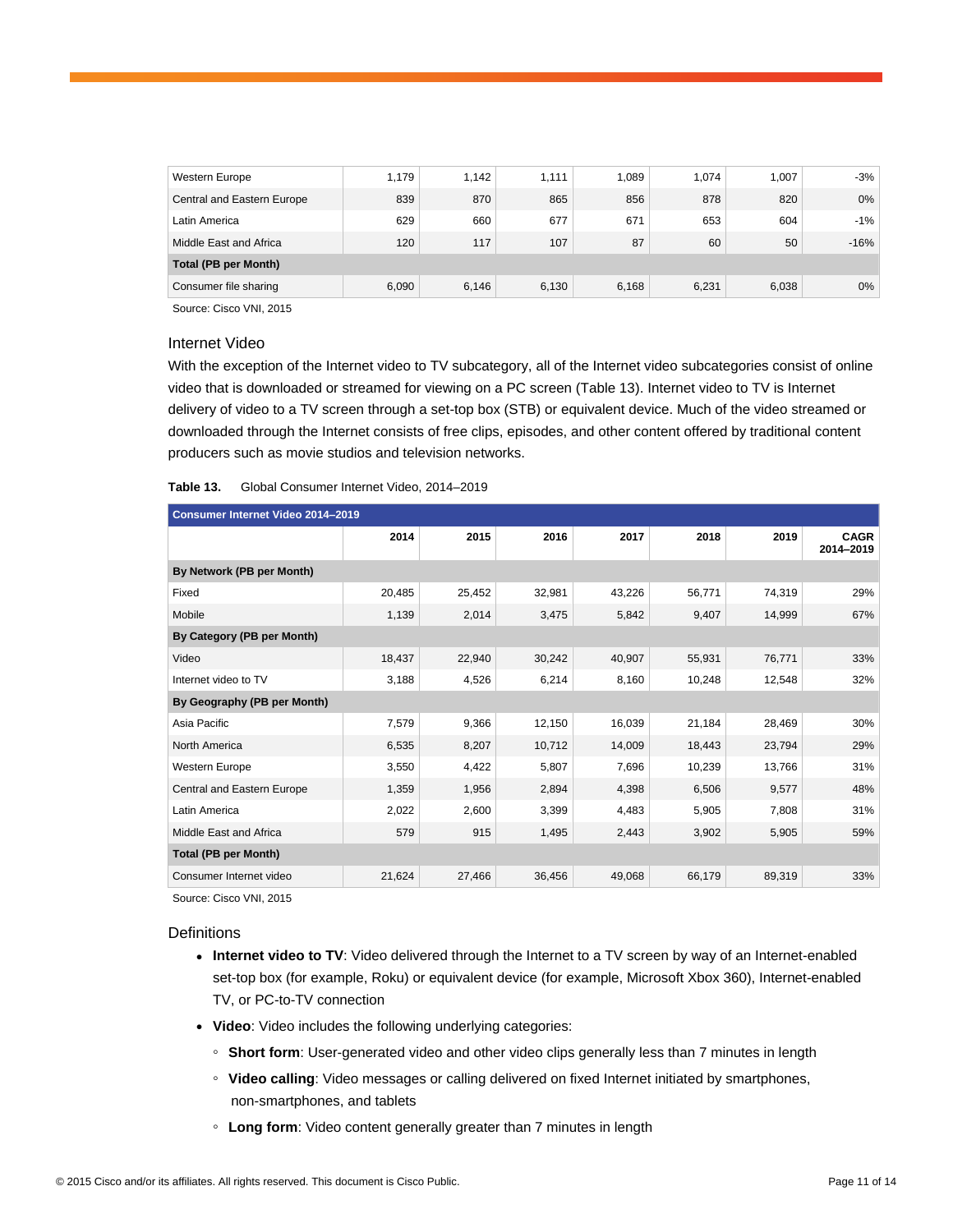- **Live Internet TV**: Peer-to-peer TV (excluding P2P video downloads) and live television streaming over the Internet
- **Internet PVR**: Recording of live TV content for later viewing
- **Ambient video**: Nannycams, petcams, home security cams, and other persistent video streams
- **Mobile video**: All video that travels over a second-generation (2G), 3G, or 4G network

## Consumer Managed IP Traffic, 2014–2019

Managed IP video is IP traffic generated by traditional commercial TV services (Table 14). This traffic remains within the footprint of a single service provider, so it is not considered Internet traffic. (For Internet video delivered to the set-top box, see Internet video to TV in the previous section.)

| Table 14. | Global Consumer Managed IP Traffic, 2014-2019 |  |  |  |  |
|-----------|-----------------------------------------------|--|--|--|--|
|-----------|-----------------------------------------------|--|--|--|--|

| <b>Consumer Managed IP Traffic, 2014-2019</b> |        |        |        |        |        |        |                          |  |  |
|-----------------------------------------------|--------|--------|--------|--------|--------|--------|--------------------------|--|--|
|                                               | 2014   | 2015   | 2016   | 2017   | 2018   | 2019   | <b>CAGR</b><br>2014-2019 |  |  |
| By Network (PB per Month)                     |        |        |        |        |        |        |                          |  |  |
| Fixed                                         | 14,145 | 16,799 | 19,344 | 21,709 | 24,495 | 26,824 | 14%                      |  |  |
| By Geography (PB per Month)                   |        |        |        |        |        |        |                          |  |  |
| North America                                 | 7,698  | 8,884  | 9,827  | 10,458 | 12,126 | 13,092 | 11%                      |  |  |
| Asia Pacific                                  | 4,240  | 5,164  | 6,141  | 7,208  | 7,730  | 8,495  | 15%                      |  |  |
| Western Europe                                | 1,675  | 1,948  | 2,244  | 2,526  | 2,793  | 3,017  | 12%                      |  |  |
| Latin America                                 | 260    | 423    | 632    | 851    | 1,091  | 1,325  | 38%                      |  |  |
| Central and Eastern Europe                    | 236    | 318    | 406    | 537    | 587    | 686    | 24%                      |  |  |
| Middle East and Africa                        | 36     | 62     | 93     | 128    | 169    | 209    | 42%                      |  |  |
| <b>Total (PB per Month)</b>                   |        |        |        |        |        |        |                          |  |  |
| Managed IP video traffic                      | 14,145 | 16,799 | 19,344 | 21,709 | 24,495 | 26,824 | 14%                      |  |  |

Source: Cisco VNI, 2015

## Business IP Traffic

The enterprise forecast is based on the number of network-connected computers worldwide. In our experience, this basis provides the most accurate measure of enterprise data usage. An average business user might generate 4 GB per month of Internet and WAN traffic. A large-enterprise user would generate significantly more traffic, 8–10 GB per month (Table 15).

| Table 15. | Business IP Traffic, 2014-2019 |  |  |
|-----------|--------------------------------|--|--|
|-----------|--------------------------------|--|--|

| Business IP Traffic, 2014-2019   |       |       |        |        |        |        |                          |  |
|----------------------------------|-------|-------|--------|--------|--------|--------|--------------------------|--|
|                                  | 2014  | 2015  | 2016   | 2017   | 2018   | 2019   | <b>CAGR</b><br>2014-2019 |  |
| By Network Type (PB per Month)   |       |       |        |        |        |        |                          |  |
| <b>Business Internet traffic</b> | 8,364 | 9,895 | 11,794 | 14,136 | 17,152 | 20,851 | 20%                      |  |
| Business managed IP traffic      | 3,279 | 3,661 | 4,028  | 4,378  | 4,779  | 5,034  | 9%                       |  |
| Business mobile data             | 464   | 733   | 1,152  | 1,744  | 2,537  | 3,677  | 51%                      |  |
| By Geography (PB per Month)      |       |       |        |        |        |        |                          |  |
| Asia Pacific                     | 4.296 | 5,084 | 5,953  | 6,927  | 8,113  | 9,538  | 17%                      |  |
| North America                    | 3,019 | 3,581 | 4,307  | 5,240  | 6,446  | 8,012  | 22%                      |  |
| Western Europe                   | 2,096 | 2,423 | 2,872  | 3,401  | 4,046  | 4,895  | 18%                      |  |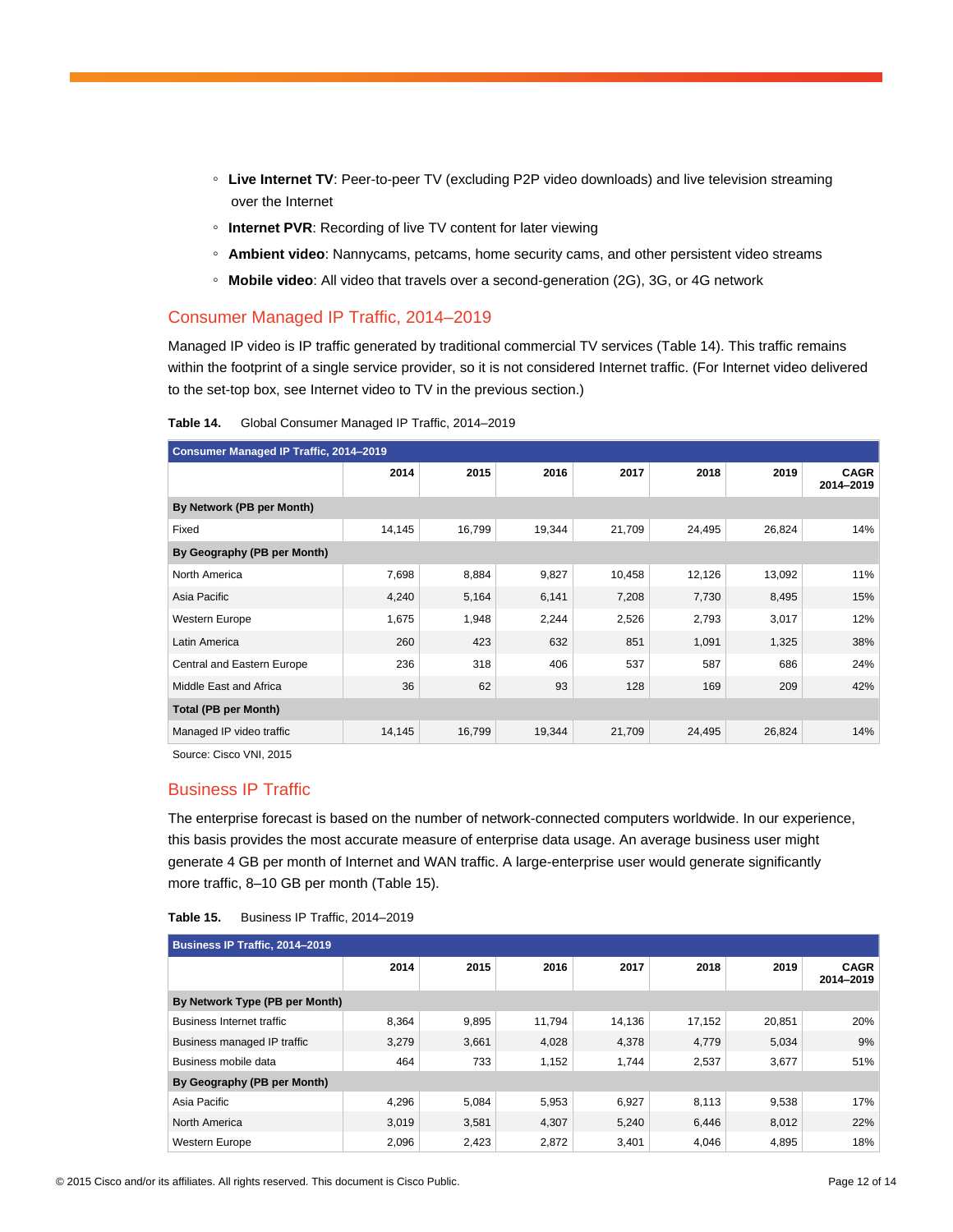| Central and Eastern Europe | 1,255  | 1.445  | 1.715  | 2.102  | 2,652  | 3,284  | 21% |  |
|----------------------------|--------|--------|--------|--------|--------|--------|-----|--|
| Latin America              | 885    | 1.035  | 1.207  | 1.422  | 1.707  | 2.031  | 18% |  |
| Middle East and Africa     | 557    | 720    | 919    | 1.166  | 1.505  | 1.802  | 26% |  |
| Total (PB per Month)       |        |        |        |        |        |        |     |  |
| <b>Business IP traffic</b> | 12.108 | 14.289 | 16.973 | 20.258 | 24.469 | 29.563 | 20% |  |

## **Definitions**

- **Business Internet traffic**: All business traffic that crosses the public Internet
- **Business managed IP traffic**: All business traffic that is transported over IP but remains within the corporate WAN
- **Business mobile data traffic**: All business traffic that crosses a mobile access point

## Mobile Data Traffic

Mobile data traffic includes handset-based data traffic, such as text messaging, multimedia messaging, and handset video services (Table 16). Mobile Internet traffic is generated by wireless cards for portable computers and handset-based mobile Internet usage.

| Mobile Data and Internet Traffic, 2014-2019 |       |       |       |        |        |        |                          |  |
|---------------------------------------------|-------|-------|-------|--------|--------|--------|--------------------------|--|
|                                             | 2014  | 2015  | 2016  | 2017   | 2018   | 2019   | <b>CAGR</b><br>2014-2019 |  |
| By Geography (PB per Month)                 |       |       |       |        |        |        |                          |  |
| Asia Pacific                                | 977   | 1,622 | 2,616 | 4,114  | 6,245  | 9,459  | 57%                      |  |
| North America                               | 563   | 849   | 1,287 | 1,897  | 2,704  | 3,798  | 47%                      |  |
| Central and Eastern Europe                  | 242   | 464   | 832   | 1,409  | 2,231  | 3,488  | 72%                      |  |
| Middle East and Africa                      | 199   | 383   | 690   | 1,194  | 1,927  | 3,051  | 73%                      |  |
| Western Europe                              | 341   | 504   | 760   | 1,137  | 1,653  | 2,392  | 48%                      |  |
| Latin America                               | 201   | 354   | 581   | 915    | 1,380  | 2,032  | 59%                      |  |
| <b>Total (PB per Month)</b>                 |       |       |       |        |        |        |                          |  |
| Mobile data and Internet                    | 2,524 | 4,176 | 6,765 | 10,666 | 16,140 | 24,221 | 57%                      |  |

#### **Table 16.** Mobile Data and Internet Traffic, 2014–2019

Source: Cisco VNI, 2015

## For More Information

For more information, refer to the companion document [The Zettabyte Era—](http://www.cisco.com/en/US/solutions/collateral/ns341/ns525/ns537/ns705/ns827/VNI_Hyperconnectivity_WP.html)Trends and Analysis. Inquiries can be directed to [traffic-inquiries@cisco.com.](mailto:traffic-inquiries@cisco.com)